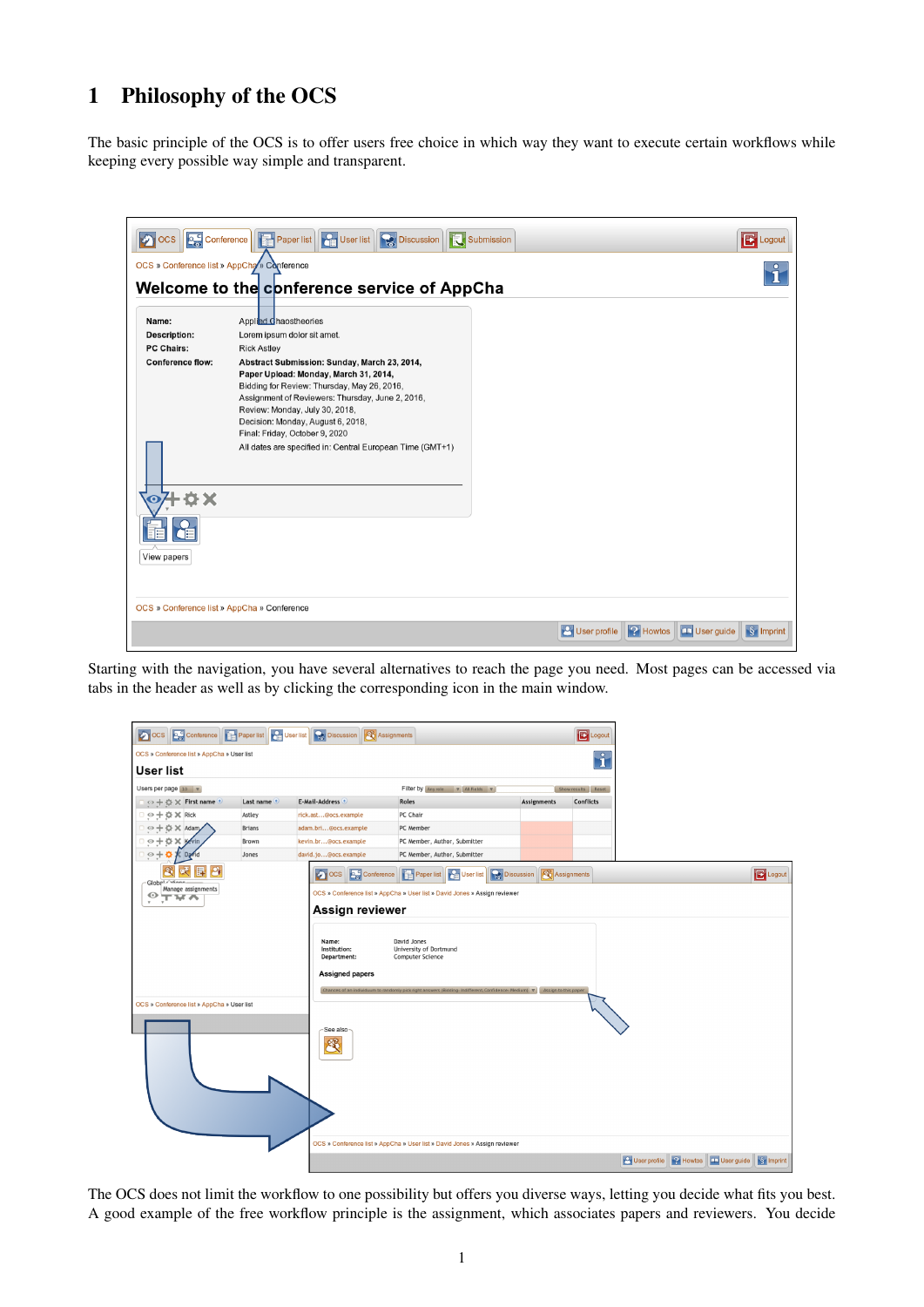whether you like to assign a paper to reviewers or assign a reviewer to papers.

| <b>Faper list</b>   <b>Ca</b> User list<br>pocs<br><b>D<sub>G</sub></b> Conference | <b>Discussion</b><br><b>Assignments</b><br><b>E</b> Logout                                                                                                                                                                                                                                                                                                                                                                                                                                       |                       |
|------------------------------------------------------------------------------------|--------------------------------------------------------------------------------------------------------------------------------------------------------------------------------------------------------------------------------------------------------------------------------------------------------------------------------------------------------------------------------------------------------------------------------------------------------------------------------------------------|-----------------------|
| OCS » Conference list » AppCha » Paper list                                        | ĥ                                                                                                                                                                                                                                                                                                                                                                                                                                                                                                |                       |
| <b>Paper list AppCha</b>                                                           |                                                                                                                                                                                                                                                                                                                                                                                                                                                                                                  |                       |
| Papers per page 1000 v                                                             | Filter by All papers<br>$\nabla$ All Fields $\nabla$<br>Show results Reset                                                                                                                                                                                                                                                                                                                                                                                                                       |                       |
| $\circ + \circ \times \mathsf{ID} \circ$<br><b>Nitle</b> O                         | Authors .<br><b>Conflicts</b><br><b>Assignments</b>                                                                                                                                                                                                                                                                                                                                                                                                                                              |                       |
| $\circ + \circ \times$<br><b>Concept of Quantum Space Holes</b><br>002             | David Jones<br>0/1                                                                                                                                                                                                                                                                                                                                                                                                                                                                               |                       |
| $\circ + \circ$<br>003 Chances of an individuum to randomly pick right answers     | Kevin Brown<br>0/1                                                                                                                                                                                                                                                                                                                                                                                                                                                                               |                       |
| Global of the Contract<br>Manage assignments                                       | $\circ$ ocs<br><b>Part User list</b><br><b>Discussion</b><br><b>De Conference</b><br><b>EX</b> Assignments<br>Paper list                                                                                                                                                                                                                                                                                                                                                                         | <b>Ex</b> Logout      |
| $\circ$ THA                                                                        | OCS » Conference list » AppCha » Paper list » Chances of an individuum to randomly pick right answers » Assign reviewer                                                                                                                                                                                                                                                                                                                                                                          |                       |
|                                                                                    | Assign reviewer                                                                                                                                                                                                                                                                                                                                                                                                                                                                                  |                       |
| OCS » Conference list » AppCha » Paper list                                        | Chances of an individuum to randomly pick right answers<br>Submitted by:<br>Kevin Brown<br>Submitter mail:<br>kevin.brown@ocs.example<br>ID:<br>003<br>Authors:<br>Kevin Brown<br>Keywords:<br>chance, random, answers<br>Abstract:<br>Lorem ipsum dolor sit amet, consectetur adipiscing elit. Nam sollicitudin metus ut tortor pellentesque eget consectetur justo ultricies.<br><b>Assigned reviewers</b><br><b>Delete</b><br>Name<br>Jones, David (Bidding: Indifferent, Confidence: Medium) |                       |
|                                                                                    | Modify assignments                                                                                                                                                                                                                                                                                                                                                                                                                                                                               |                       |
|                                                                                    | See also-<br>蜉                                                                                                                                                                                                                                                                                                                                                                                                                                                                                   |                       |
|                                                                                    | OCS » Conference list » AppCha » Paper list » Chances of an individuum to randomly pick right answers » Assign reviewer                                                                                                                                                                                                                                                                                                                                                                          |                       |
|                                                                                    | User profile<br><b>2</b> Howtos<br>User guide                                                                                                                                                                                                                                                                                                                                                                                                                                                    | $\frac{1}{2}$ Imprint |

You can make use of both ways at once and decide on the amount of users and papers, which workflow is the optimal choice.

| <b>De Conference</b><br><b>D</b> ocs                                      | <b>Paper list Tab</b> Sessions                                                              | <b>Ca</b> User list<br><b>Discussion</b> | Submission            | <b>Assignments</b>            | <b>E</b> Logout     |  |
|---------------------------------------------------------------------------|---------------------------------------------------------------------------------------------|------------------------------------------|-----------------------|-------------------------------|---------------------|--|
| OCS » Conference list » ApSci » User list » Kevin Brown » Assign reviewer |                                                                                             |                                          |                       |                               |                     |  |
| <b>Assign reviewer</b>                                                    |                                                                                             |                                          |                       |                               |                     |  |
| Name:<br>Institution:<br>Department:                                      | Kevin Brown                                                                                 |                                          |                       |                               |                     |  |
| <b>Assigned papers</b>                                                    |                                                                                             |                                          |                       |                               |                     |  |
|                                                                           | Concepts of a quantum space hole (Bidding: Indifferent, Confidence: Medium) $\triangledown$ | Assign to this paper                     |                       |                               |                     |  |
|                                                                           |                                                                                             |                                          |                       |                               |                     |  |
| See also<br>Manage assignments                                            |                                                                                             |                                          |                       |                               |                     |  |
|                                                                           |                                                                                             |                                          |                       |                               |                     |  |
|                                                                           |                                                                                             |                                          |                       |                               |                     |  |
|                                                                           |                                                                                             |                                          |                       |                               |                     |  |
|                                                                           |                                                                                             |                                          |                       |                               |                     |  |
|                                                                           |                                                                                             |                                          |                       |                               |                     |  |
| OCS » Conference list » ApSci » User list » Kevin Brown » Assign reviewer |                                                                                             |                                          |                       |                               |                     |  |
|                                                                           |                                                                                             |                                          | <b>P</b> User profile | <b>P</b> Howtos<br>User guide | $\sqrt{\S}$ Imprint |  |

The OCS also provides a general "Manage assignments" page, that offers the function to automatically assigning reviewers to papers, based on their bidding status. Alternatives like this are always shown in a "See also" section in the main window.

If a step can be performed in an alternate way, this possibility is proposed in a "See also" section.